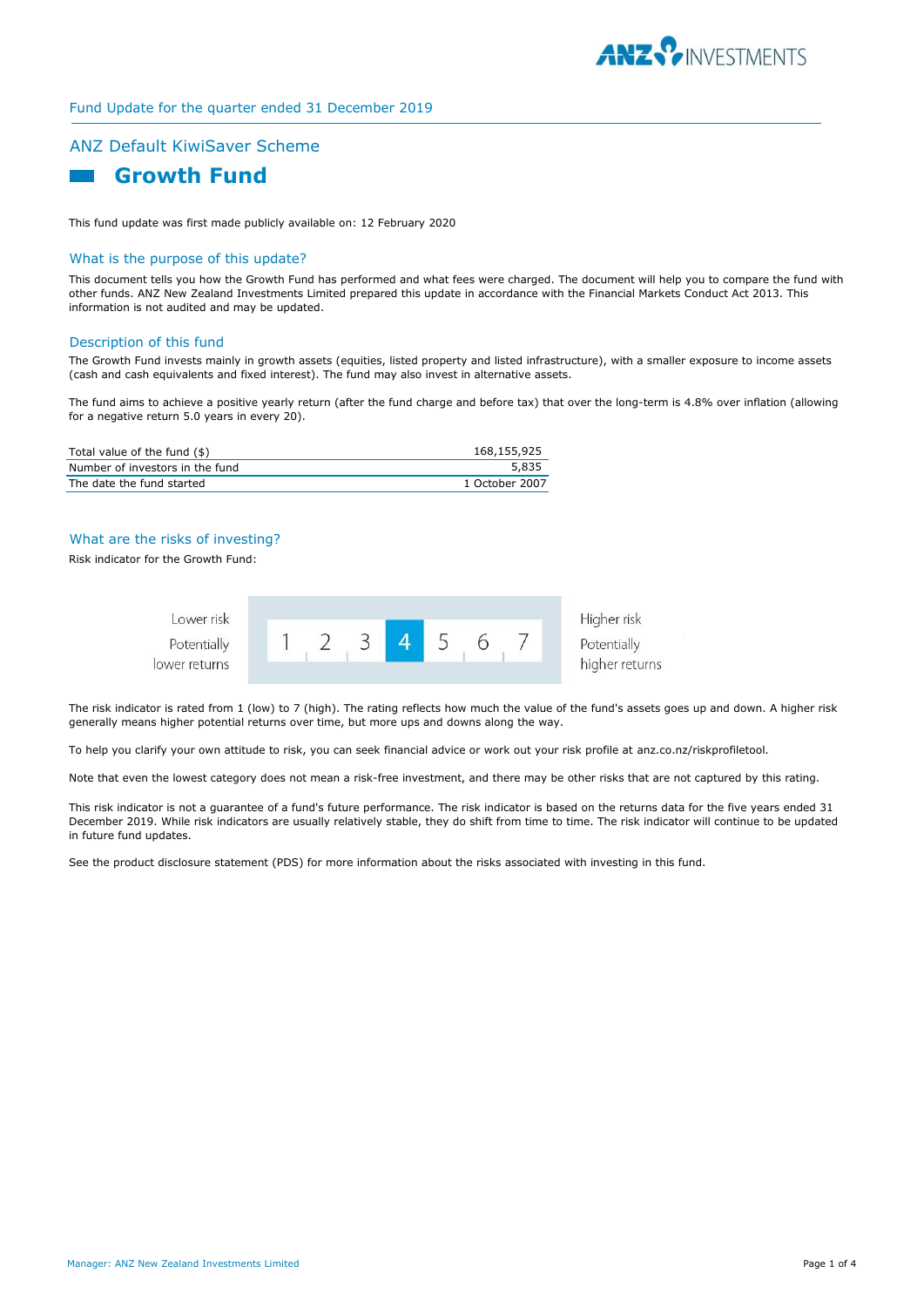# How has the fund performed?

|                                               | Average over past<br>five vears | Past vear |
|-----------------------------------------------|---------------------------------|-----------|
| <b>Annual return</b>                          |                                 |           |
| (after deductions for charges and tax)        | 8.49%                           | 21.75%    |
| <b>Annual return</b>                          |                                 |           |
| (after deductions for charges but before tax) | $9.55\%$                        | 23.52%    |
| Market index annual return                    |                                 |           |
| (reflects no deduction for charges and tax)   | 10.15%                          | 21.97%    |

The market index annual return is calculated using the target investment mix and the indices of each asset class.

Additional information about the market index is available in the statement of investment policy and objectives on the offer register at www.disclose-register.companiesoffice.govt.nz.



# **Annual return graph**

This shows the return after fund charges and tax for each of the last 10 years ending 31 March. The last bar shows the average annual return for the last 10 years, up to 31 December 2019.

**Important:** This does not tell you how the fund will perform in the future.

Returns in this update are after tax at the highest prescribed investor rate (PIR) of tax for an individual New Zealand resident. Your tax may be lower.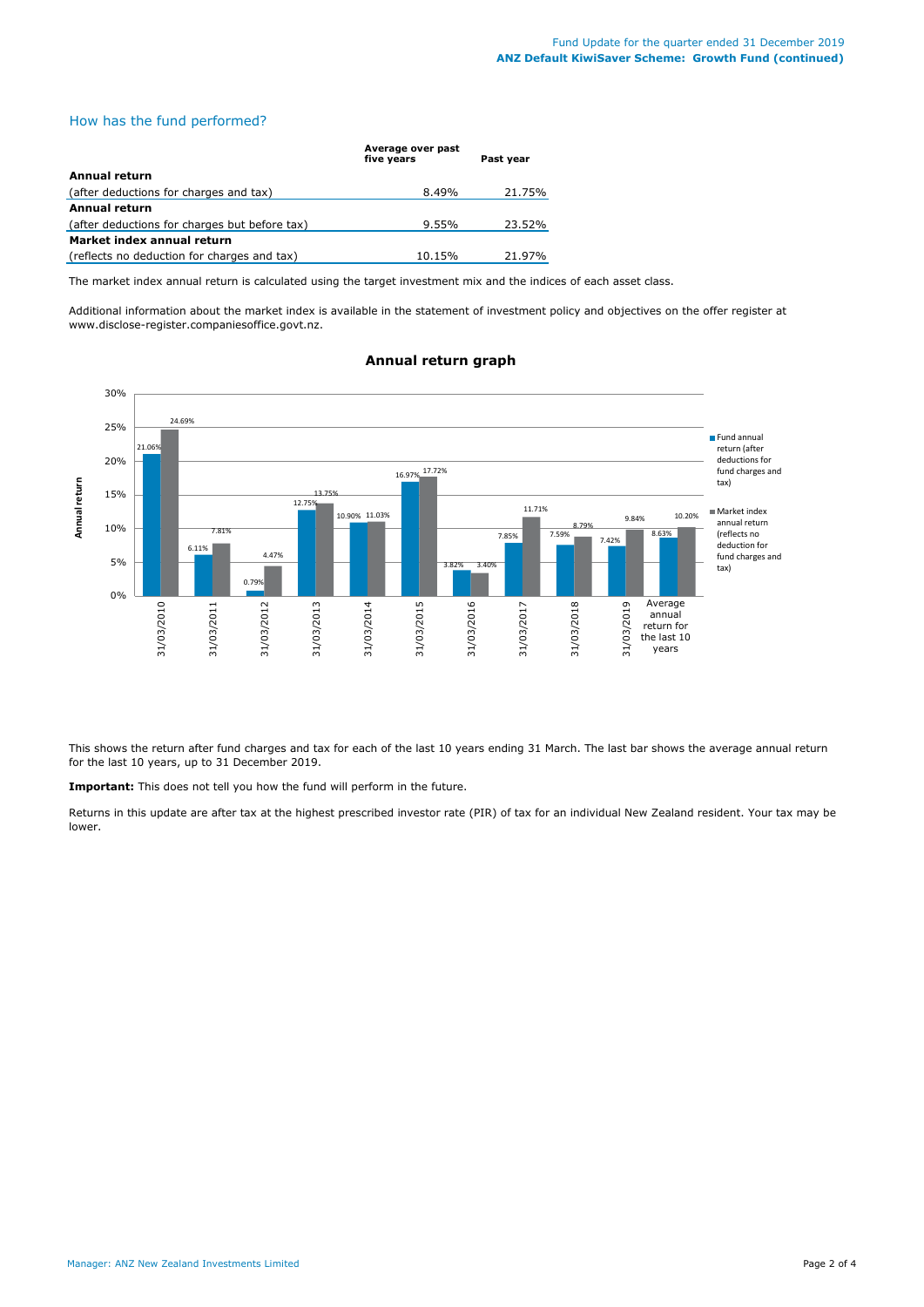### What fees are investors charged?

Investors in the Growth Fund are charged fund charges. In the year to 31 March 2019 these were:

|                                             | % of net asset value          |
|---------------------------------------------|-------------------------------|
| Total fund charges <sup>1</sup>             | 1.06%                         |
| Which are made up of:                       |                               |
| Total management and administration charges | 1.06%                         |
| Including:                                  |                               |
| Manager's basic fee                         | 1.00%                         |
| Other management and administration charges | $0.06\%$                      |
| <b>Total performance based fees</b>         |                               |
|                                             | Dollar amount per<br>investor |

| <b>Other charges</b>         |  |
|------------------------------|--|
| Membership Fee <sup>2*</sup> |  |

\* From 1 April 2019, the membership fee was removed for members under 18 years and reduced from \$24 to \$18 per year for all other members.

Investors are not currently charged individual action fees for specific actions or decisions (for example, for withdrawing from or switching funds). See the PDS for more information about Scheme fees.

Small differences in fees and charges can have a big impact on your investment over the long term.

#### Example of how this applies to an investor

Sarah had \$10,000 in the fund at the start of the year and did not make any further contributions. At the end of the year, Sarah received a return after fund charges were deducted of \$2,175 (that is 21.75% of her inital \$10,000). Sarah also paid \$24 in other charges. This gives Sarah a total gain after tax of \$2,151 for the year.

# What does the fund invest in?

**Actual investment mix<sup>3</sup> Target investment mix<sup>3</sup>**

This shows the types of assets that the fund invests in. This shows the mix of assets that the fund generally intends to invest in.